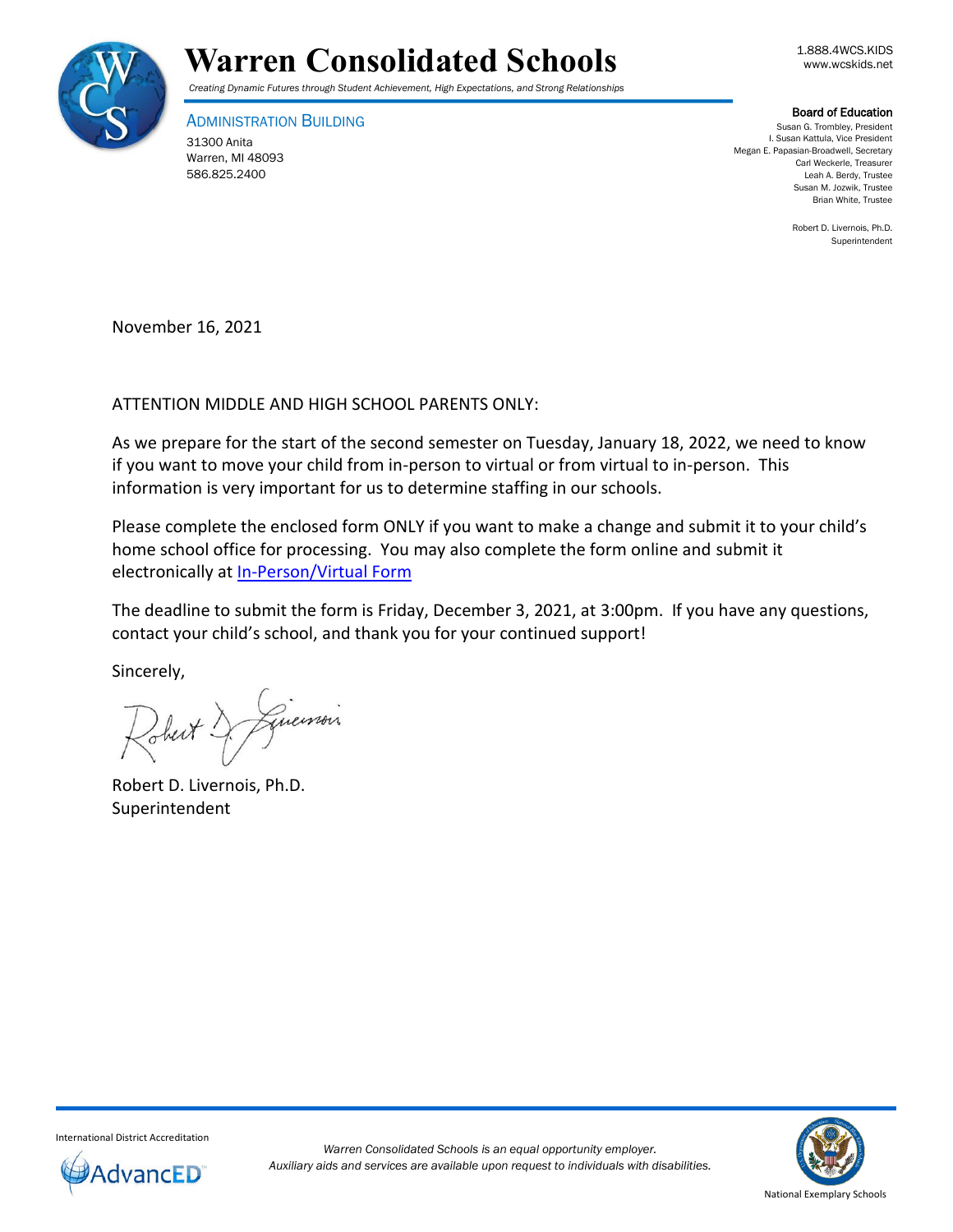16 نوفمبر/تشرين الثاني 2021

انتباه أولياء الأمور في المدارس المتوسطة والثانوية فقط:

بينما نستعد لبدء الفصل الدراسي الثاني يوم الثلاثاء 18 يناير 2022، نحتاج إلى معرفة ما إذا كنت ترغب في نقل طفلك من<br>. ..<br>شخص إلى افتراضي أو من افتراضي إلى شخصي. هذه المعلومات مهمة جدا بالنسبة لنا لتحديد التوظيف في مدارسنا.

يرجى ملء النموذج المرفق فقط إذا كنت ترغب في إجراء تغيير وإرساله إلى مكتب المدرسة المنزلية لطفلك للمعالجة. يمكنك ......<br>أيضا ملء النموذج عبر الإنترنت وإرساله إلكترونيا <u>في نموذج شخصي / افتراض</u>

الموعد النهائي لتقديم النموذج هو الجمعة 3 ديسمبر 2021 في الساعة 3:00 مساء. إذا كان لديك أي أسئلة، اتصل بمدرسة طفلك، وشكرا عىل دعمك المستمر!

اخالص

روبرت د. ليفرنوا، دكتوراه

المشرف